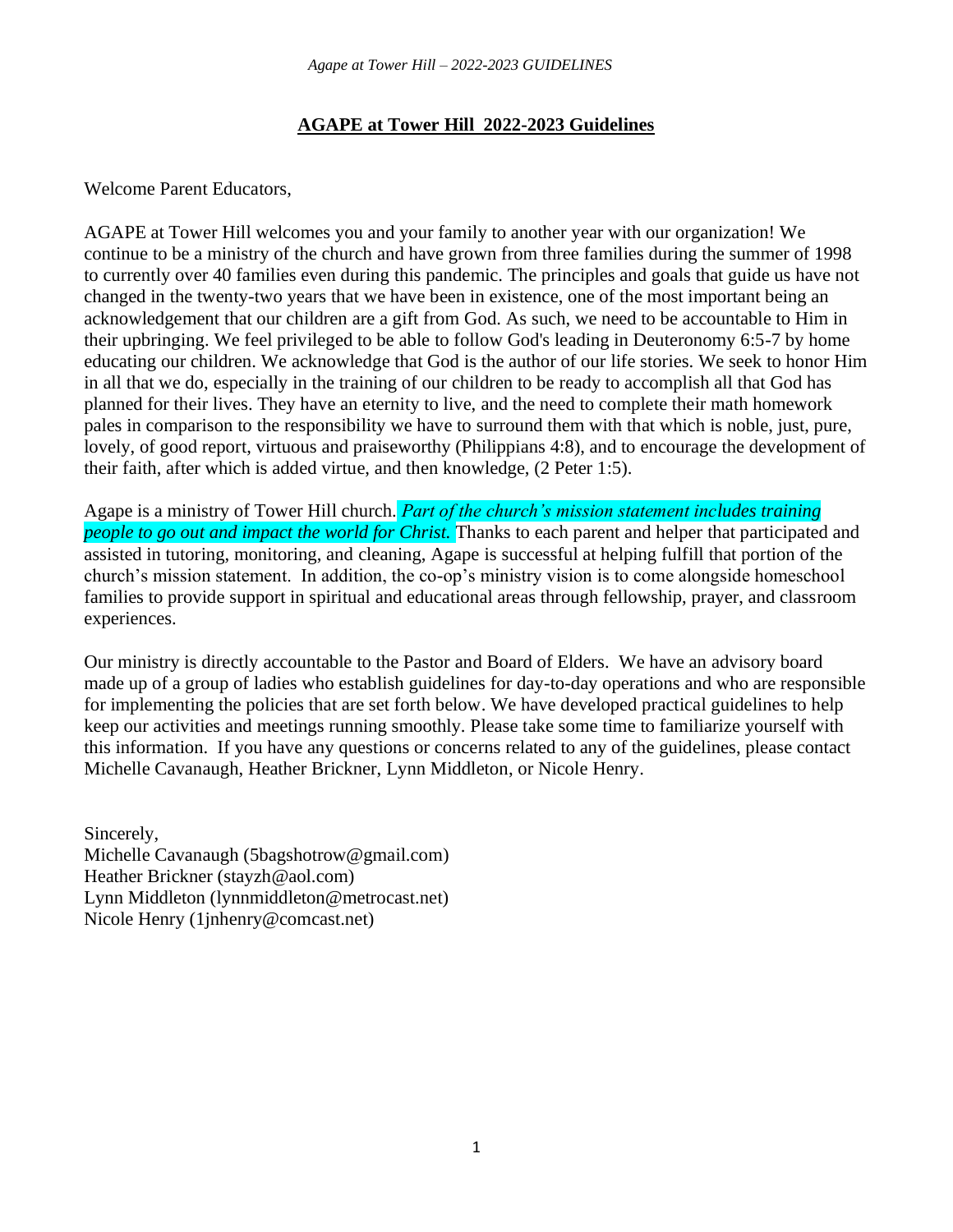## **Home School Legal Defense Association (HDSLA)**

We urge you to join HSLDA, to not only protect your right to freely home school in the manner in which you believe you should, but your membership dues also help protect millions of home schoolers across the US and abroad.

HSLDA protects home schoolers from inappropriate or unlawful interference by government officials and provide the following:

- employs a team of attorneys and home schoolers
- provides a myriad of resources including: teaching aids, curriculums, online courses, advice concerning your State's laws, links to helpful resources, as well as alerts concerning any issues arising in your state that may affect your family's ability to freely home school your children.
- provides legal representation for any reason related to home education, all the way to the Supreme Court without any extra fees.
- Costs \$110 per year with our group discount**- Group Discount #299618**

### **Parental Involvement Requirement**

#### ❖ **Mandatory Meeting:**

**Required:** parents and all attending students must attend **Consequence if missed:** delayed admission until \$75 fee paid and material reviewed with a member of Advisory Committee

## ❖ **Clean-Up/Hall Monitoring**

| <b>Required:</b>            | Option 1: serve 1 day per semester; sign up for your dates by September 22 <sup>nd</sup> |
|-----------------------------|------------------------------------------------------------------------------------------|
|                             | Option 2: pay \$75 per semester for payment of a replacement                             |
|                             | Payment plan possible if you contact Nicole <b>prior</b> to due date                     |
|                             | First semester due September 22nd                                                        |
|                             | Second semester due by February 9th                                                      |
| <b>Details for serving:</b> | Sign up for your dates by <b>September 22nd</b> .                                        |
|                             | Receive reminder text on Monday of week serving                                          |
|                             | <b>Arrive by 8:00</b>                                                                    |
|                             | Consider having someone else watch toddlers or babies for you                            |
|                             | Follow hall monitor guidelines and remain on duty <b>until 2:30</b>                      |
|                             | Illness/ emergencies: Contact Nicole Henry 603-370-1965 as soon as an issue arises       |

You may reschedule twice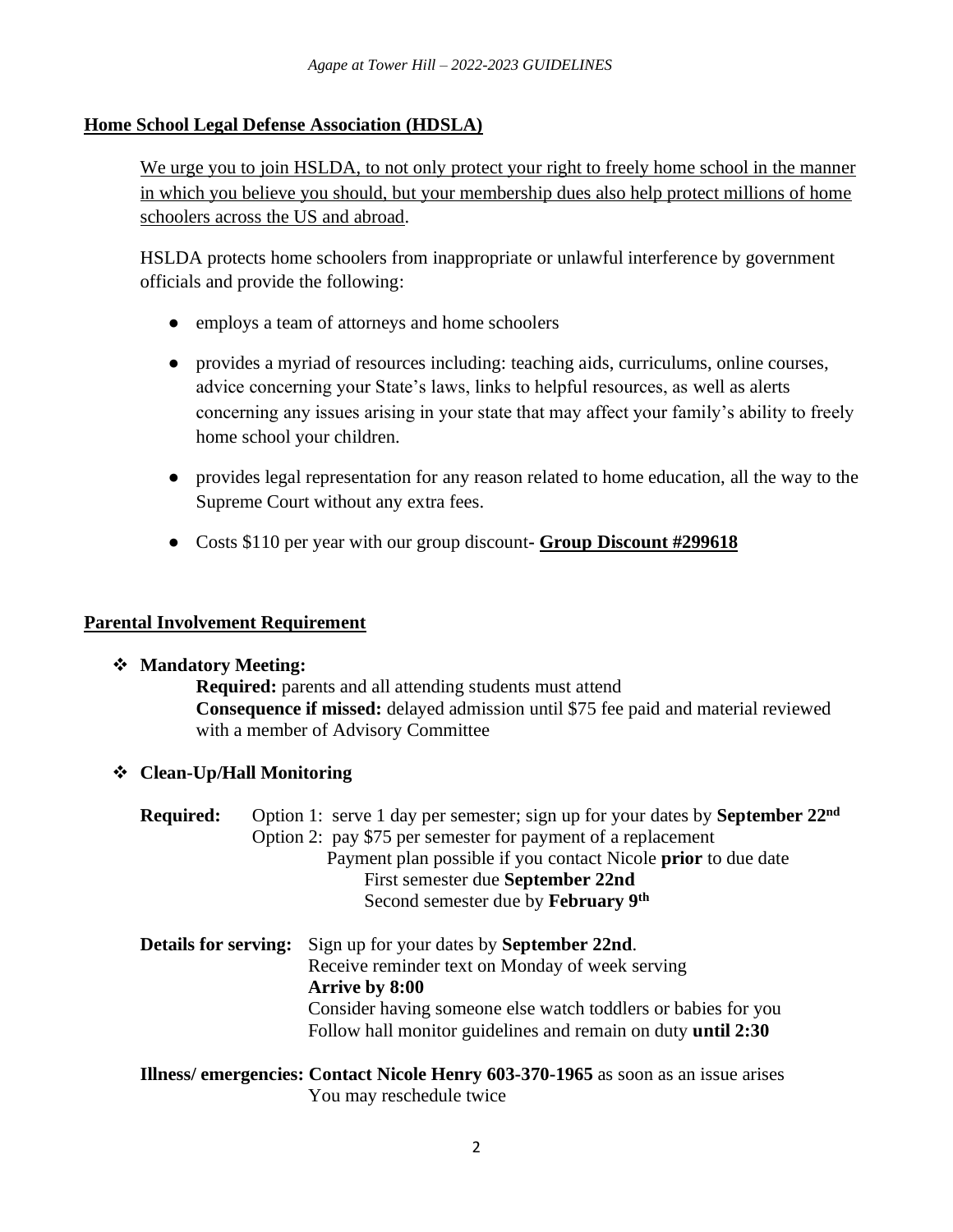Third cancelation requires paying the fee within 2 weeks to continue

**Consequences:** Failure to meet deadlines or make arrangements with Nicole prior to deadlines results in removal from classes until dates are selected or fees paid.

### ❖ **General Rules of Conduct**

**Goal:** Raise Godly men and women through establishing and enforcing basic guidelines

**Expectations:** All in attendance will abide by established standards of dress, language, and behavior and clean up after themselves when they finish using an area.

**Consequences:** Repeated disregard could result in suspension or expulsion

### ❖ **Electronic Devices**

Music- not allowed Headphones- allowed only for school work Gym - cell phones, computers, Ipads, & Ipods are allowed if screens are visible. Study rooms – Computers are allowed for school purposes only Screens must face the door and be visible to others at all times. No cell phones in the study rooms. Class rooms - at Tutor's discretion

**Cameras are NOT allowed**. The **only** exception is yearbook staff/students. **Do NOT take pictures. This is for security/privacy reasons.**

❖ **Online Activities:** It is the parent's responsibility to monitor your child's online presence. Agape has one Facebook group that is monitored by a board member. All other social media groups are not monitored or approved by Agape.

#### ❖ **Dress Code**

Applies to **all students, parents, tutors, and visitors and at any co-op sponsored event.** 

Acceptable: Shorts that are no more than 2 inches above the knee Skirts/dresses: reach the knee or have leggings underneath Leggings: with long top that fully covers bottom Tops: with inch wide straps or sleeves, fully cover midriff Ripped jeans allowed as long as no skin is exposed above the knee

Unacceptable: items which are:

Too tight or too short Too low or revealing Show boxers or underwear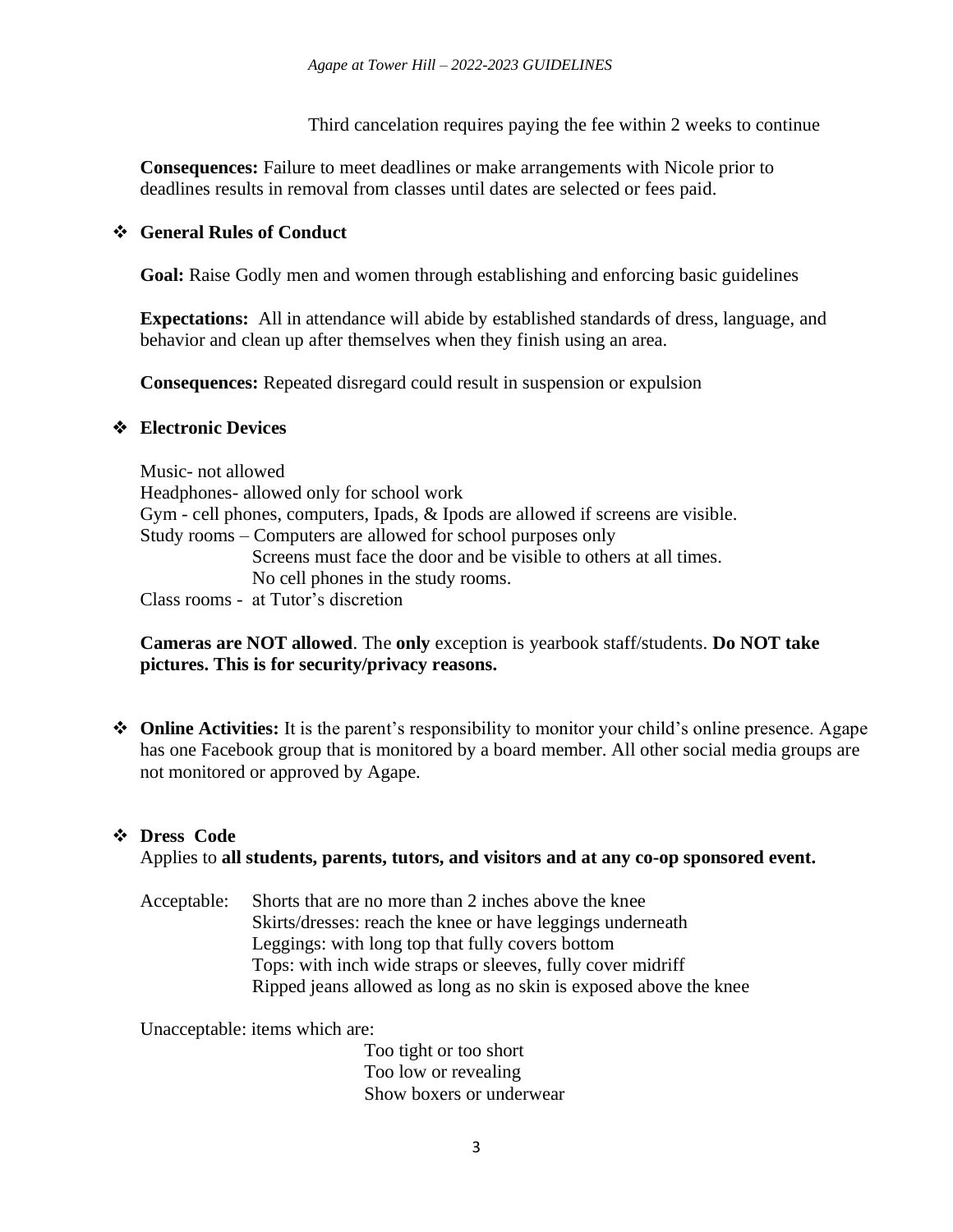Spaghetti straps and strapless tops

### **It is the parents' responsibility to ensure proper dress.**

**Consequence:** Anyone who comes dressed inappropriately will be asked to change and may be sent home.

### ❖ **Bullying**

Bullying or behaviors that may be perceived as bullying will not be tolerated and will result in suspension. This includes words spoken, cyber bullying, gestures made, and actions. All attendees, students and parents will be held to a high standard with this regard. Bullying will not be tolerated in any form.

### ❖ **Language (Oral and Body)**

**Scripture (Ephesians 4:29) states that our language needs to be uplifting. Parents need to ensure their own language is appropriate and set an example**.

Refrain from verbal language or gestures that could be considered crude or a swear in today's society

Consequence: 1. memorize Ephesians 4:29 and one other of your choosing that deals with the tongue and speech.

> 2. quote the Scripture to an Advisory Board member and explain the value of that Scripture before you are able to attend classes again.

3. may be sent home and/or suspended for 2 subsequent class days.

## ❖ **Public Displays of Affection**

It is inappropriate in the co-op setting to have public displays of affection, between members of the same gender or opposite gender, on the church premises (inside and outside) as well as the store, as we are a testimony to those around us.

This includes but is not limited to:

- Holding hands
- Sitting on laps or the same chair
- Kissing
- Arms around each other

You will be sent home immediately and could result in suspension.

## ❖ **Property Damage**

Accidental: Assessed fee for repair/replacement at a minimum of \$25

Deliberate act of vandalism: Assessed fee for repair/replacement at \$25 minimum

Serve minimum of four hours community service at the church

#### ❖ **Drop-Off/Dismissal**

- 1. All cars **must be** in the front lot
- 2. Students 13 and older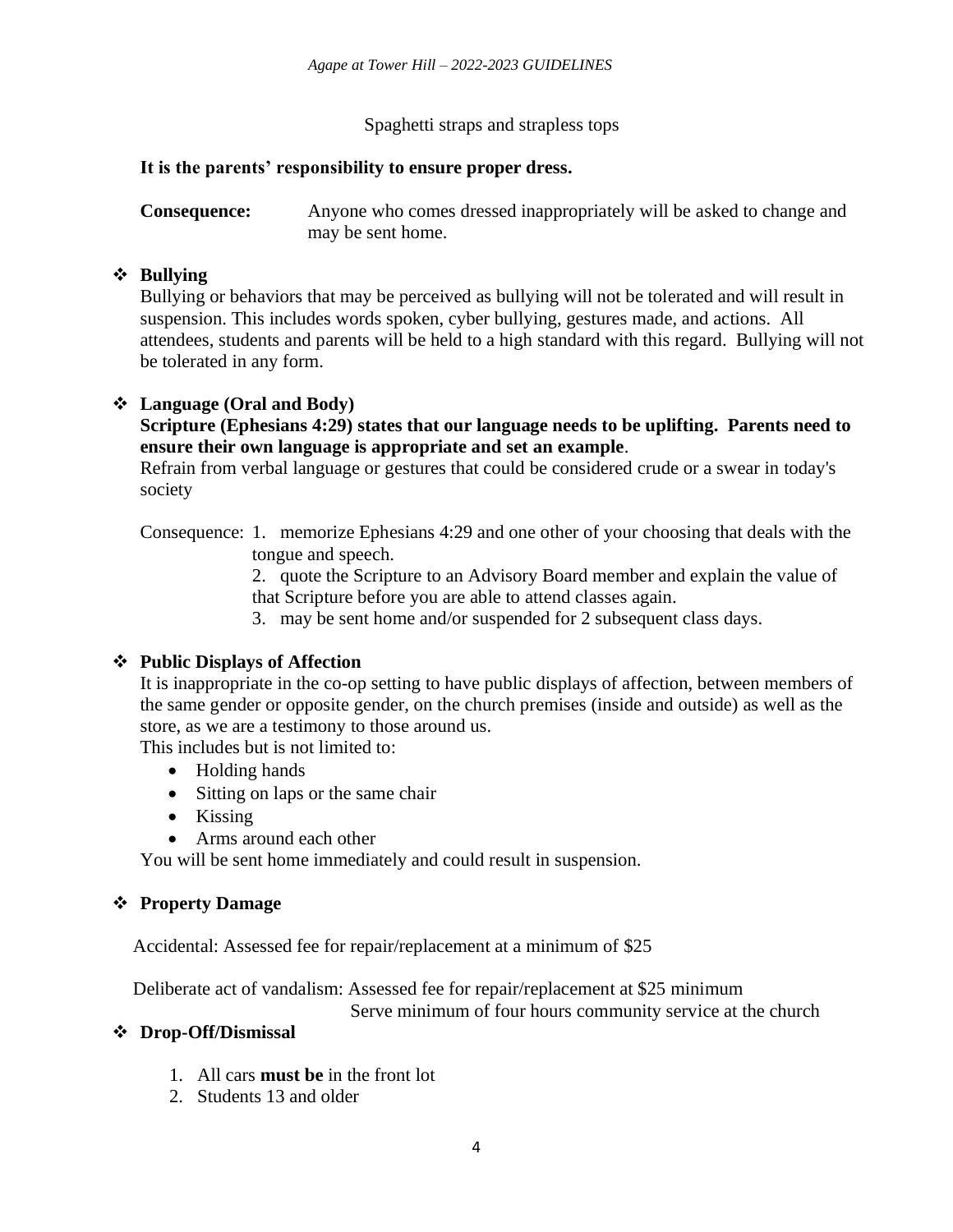- a. May arrive/be dropped off up to 15 minutes before their first class
- b. Do not need an adult on-site for supervision
- c. Should leave promptly after their last class
- 3. Students 12 and under
	- a. Require an adult on site at all times
	- b. If parent leaves, assign a "designated adult" to be responsible for the child and notate on clipboard by front door

## ❖ **Class time**

**Parent Responsibilities: Covid** (These policies may change as information is made available.)

- 1. Must check their child for symptoms and fever prior to leaving the house.
- 2. Must keep students home if they have knowingly been exposed to someone who has tested positive for Co-Vid 19. Return of student will be assessed on a case by case basis.
- 3. Must keep their students home if anyone in the house has tested positive for Co-Vid 19.

# **Parent Responsibilities Continued:**

- 1. Are responsible for their children's education. We, as tutors, are here to assist you in your homeschool program.
- 2. Oversee that homework is being completed
- 3. Sign up to watch tutor's small child if needed during class time.
- 4. Get students to class punctually
- 5. Communicate with tutor if child will be absent from class
- 6. Notify tutor and Heather Brickner if student is dropping a class

## **Student Responsibilities:**

- 1. Arrive at class on time and with needed materials
- 2. Behave respectfully towards all in class
- 3. Complete assigned work
- 4. Abide by tutor's rules regarding use of electronics in the classroom

## **Tutor Rights:**

- 1. Establish prerequisites for classes and hold students accountable
- 2. May deny entrance to class if student is too late
- 3. May remove students from class for consistently being disruptive or failing to complete required work

For students under 13 years of age, they will be dismissed to their parent or Designated Adult.

If over 13, the child will be calling his/her parent to be taken home.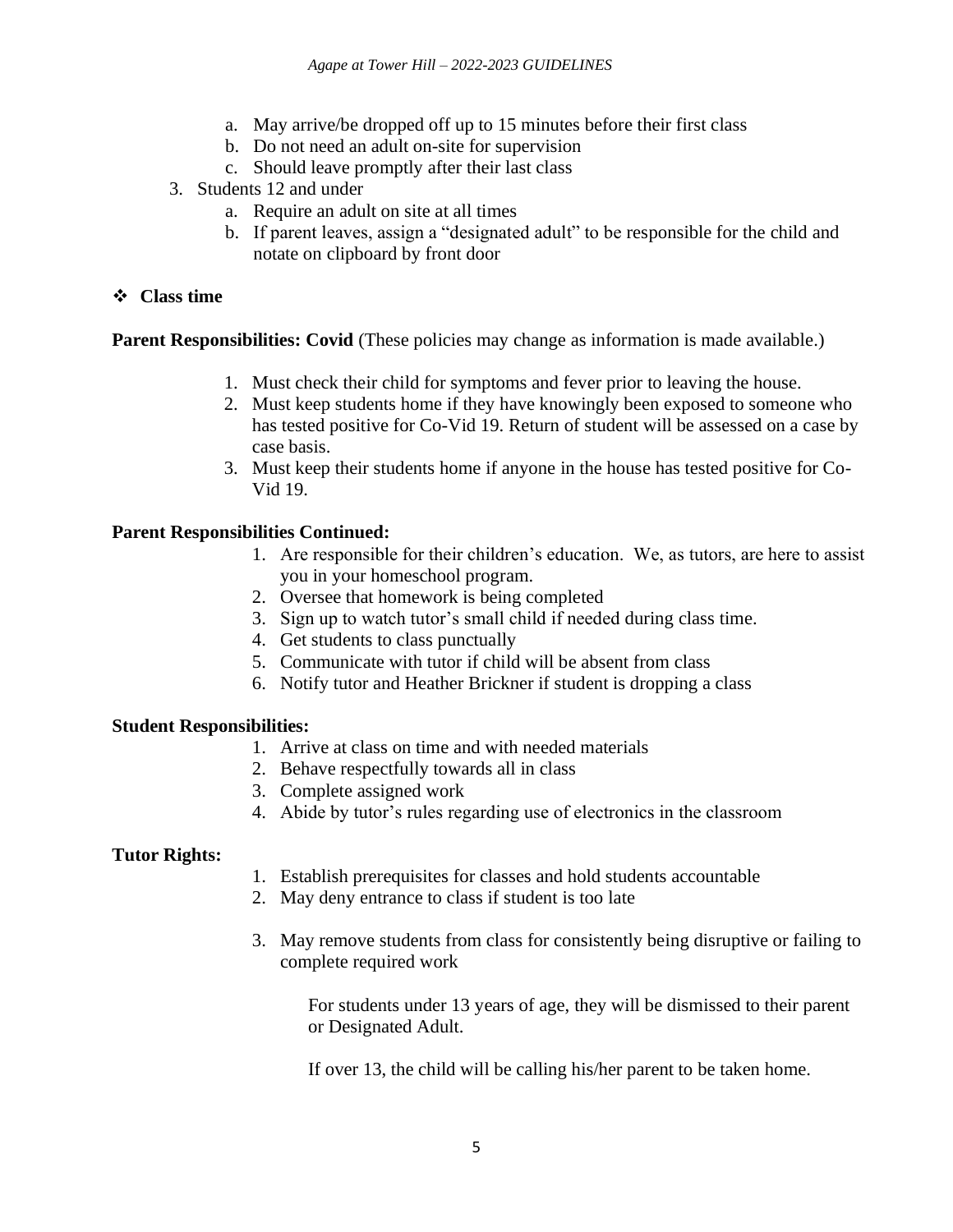There will be a follow-up meeting with the parent and the tutor, which may also include the student. After the follow-up meeting, if satisfactory resolution has not been reached, a tutor may refuse to accept a particular child back into the class, depending upon the circumstances. If a tutor has made the decision to permanently suspend a child from a class, the decision is final and not subject to review or appeal.

### ❖ **Non-Class Time**

**Prohibited areas:** balcony, sides of building, woods, church office wing, non-coned in area of parking lot, or loitering in hallways and stairwells

**Kitchen**: off limits except for classes and pre-approved fundraising events

#### **Study Rooms**

- 1. For **quiet** study only
- 2. Computer screens must face door
- 3. No other electronics allowed
- 4. Water is allowed, nothing else

#### **Gym**

- 1. Food and beverages allowed
- 2. Card and board games allowed at tables
- 3. School work can be done
- 4. Computers allowed for schoolwork
- 5. Headphones allowed for schoolwork
- 6. Family friendly video games only
- 7. No photos allowed
- 8. Clean up after yourselves
- 9. Teens have designated table with card games to hang out at if they choose
- 10. Students are expected to be respectful of the hall monitors and others around them
- 11. Designated play area is at back of gym
	- a. No balls allowed
	- b. No running outside of this area
	- c. Chairs are for sitting in not riding

## **Outdoor Play**

- 1. Children playing outdoors **may only play in the coned-in area** of the parking lot
- 2. Stay out of the woods
- 3. Do not play with the stakes or stones in the parking lot.
- 4. No bikes, skateboards, or scooters will be permitted. A good rule of thumb is, "if it has wheels, don't bring it." Wheelchairs are the exception.
- 5. **Children under the age of 13 must be accompanied by an adult in the play area.** Parents must be with their children if there is no hall monitor present.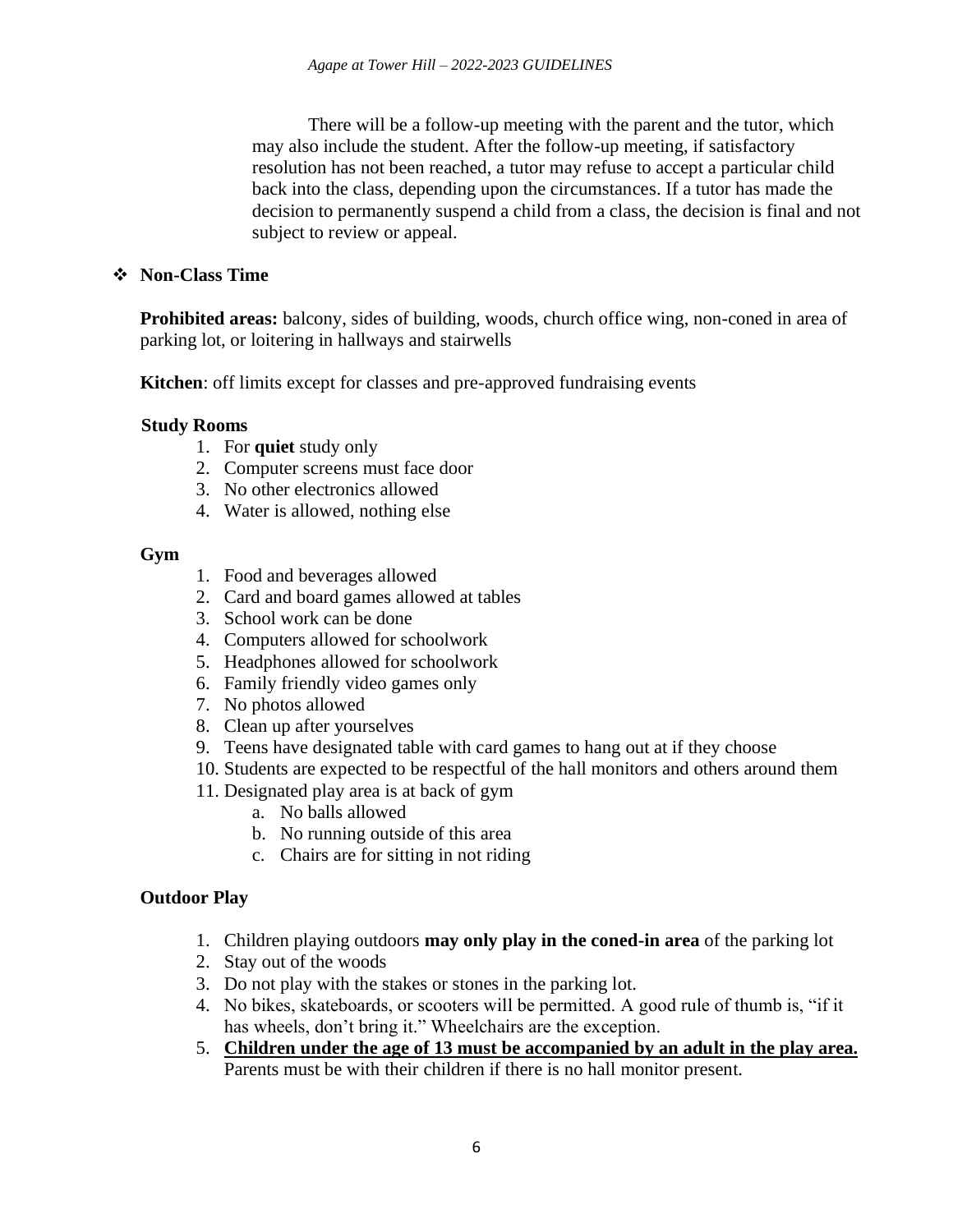Monitors will be outside during September, October, April and May weather permitting between 9:00-12:00.

- 6. Students will be respectful of the hall monitors and any other adults outside.
- 7. **No teens should remain in cars together or alone**.
	- First offense, the parent will be called and the child will be asked to leave the premises immediately. For the next two class days, the parents will have to drop their teen off and pick him/her up.
	- The second offense, the student and parents will meet with the Advisory Board and/or the elder or pastor.

# ❖ **Nursery: Room 142/144**

- 1. Parents are welcome to use room 142/144 with their children as long as they are present. Under no circumstances should a parent leave their children, sleeping or awake, in the nursery without direct supervision.
- 2. Please observe all posted nursery rules.
- 3. All toys need to be picked up each time you leave the nursery. Even if you are just going to have a snack in the gym, please pick up the toys first.
- 4. **NO eating** is allowed in the nursery. Please use the gym for feeding your child(ren).
- 5. Please refrain from taking apart the rubber mats.
- 6. If you remove an outlet cover to charge a phone or laptop, please replace it when finished.
- 7. Please do not let your child run back and forth from the nursery to the gym. We do not want any collisions with another child or adult

# **Graduation Night**

Graduation for seniors will be held on **May 13, 2023 at 11am**.

Seniors and a parent are required to attend a graduation informational meeting on: **September 13, 2022** at **12:00pm**.

- In order for a student to participate in graduation, the student must participate in at least one (1) class during the current school year. Any class that meets for four consecutive weeks will fulfill this requirement.
- If a student has not taken a class, participation in three (3) activities will also meet this requirement. Activities that will satisfy this requirement include: the science/art fair, talent show, musical concert or Agape field trips (each event would count as one activity).
- **JUNIOR FAMILIES PLEASE TAKE NOTE:** Juniors and at least one parent are responsible for set-up/clean-up relating to graduation as designated by the graduation coordinator. **Please set aside May 13, 2023 from 10am-1pm for this purpose. You will be contacted with details closer to that date.**

# **Inclement Weather**

If we need to close due to bad weather, a decision will be made by 6 am. It will be posted on WMUR and our Facebook page. A text and newsletter will also be sent.